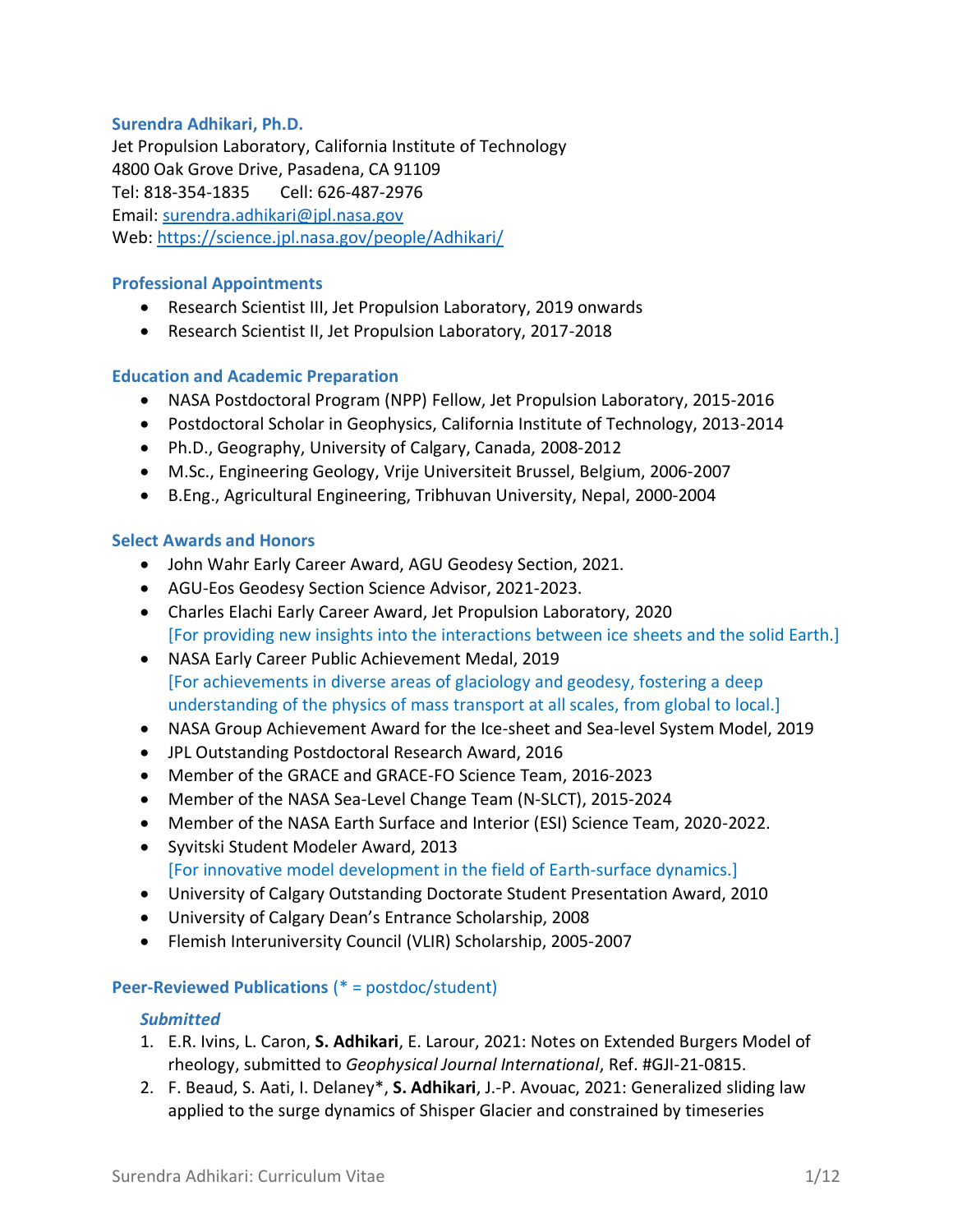correlation of optical satellite images, *The Cryosphere Discussions*, doi: 10.5194/tc-2021- 96.

- 3. R.S. Nerem, B.D. Hamlington, J. Fasullo, **S. Adhikari**, T.C. Harvey, 2020: Extrapolating satellite measurements for understanding future regional sea level change, under review for *Geophysical Research Letters*, Ref. #2019GL086936.
- 4. T. Frederikse, **S. Adhikari.**, L. Caron, B.D. Hamlington, E.R. Ivins, M. Karegar, F.W. Landerer, R. Rietbroek, R. Riva, K. Simon, A. Slangen, B. Uebbing, 2019: Towards closure of the contemporary regional sea-level budget, under review for *Environmental Research Letters*, Ref. #ERL-105673.

## *Published*

- 5. **S. Adhikari**, G.A. Milne, L. Caron, S.A. Khan, K.K. Kjeldsen, J. Nilsson, E. Larour, E.R. Ivins, 2021: Decadal to centennial timescale mantle viscosity inferred from modern crustal uplift rates in Greenland, *Geophysical Research Letters*, 48, e2021GL094040.
- 6. K. Hansen, M. Truffer, A. Aschwanden, K. Mankoff, M. Bevis, A. Humbert, M. van den Broeke, B. Noel, A. Bjork, W. Colgan, K. Kjaer, **S. Adhikari**, V. Barletta, S.A. Khan, 2021: Estimating ice discharge at Greenland's three largest outlet glaciers using local bedrock uplift, *Geophysical Research Letters*, 48, e2021GL094252.
- 7. T. Frederikse, **S. Adhikari**, T.J. Daley, S. Dangendorf, R. Gehrels, F. Landerer, M. Marcos, T. Newton, G. Rush, A. Slangen, G. Woppelmann, 2021: Constraining 20th-century sealevel rise in the South Atlantic Ocean, *Journal of Geophysical Research: Oceans*, 126, e2020JC016970.
- 8. E. Larour, L. Caron, M. Morlighem, **S. Adhikari**, T. Frederikse, N.-J. Schlegel, E.R. Ivins, B.D. Hamlington, R. Kopp, S. Nowicki, 2020: ISSM-SLPS: geodetically compliant Sea-Level Projection System for the Ice-sheet and Sea-level System Model v4.14, *Geoscientific Model Development*, 13, 4925-4941, doi: 10.5194/gmd-13-4925-2020.
- 9. E.R. Ivins, L. Caron, **S. Adhikari**, E. Larour, M. Scheinert, 2020: A linear viscoelasticity for decadal to centennial time scale mantle deformation, *Reports on Progress in Physics*, 83, 106801, doi: 10.1088/1361-6633/aba346.
- 10. **S. Adhikari**, E.R. Ivins, E. Larour, L. Caron, H. Seroussi, 2020: A kinematic formalism for tracking ice-ocean mass exchange on the Earth's surface and estimating sea-level change, *The Cryosphere*, 14, 2819-2833, doi: 10.5194/tc-14-2819-2020.
- 11. T. Frederikse, F.W. Landerer, L. Caron, **S. Adhikari.**, D. Parkes, V. Humphrey, S. Dangendorf, P. Hogarth, L. Zanna, L. Cheng, H. Wu, 2020: The causes of sea-level rise since 1900, *Nature*, 584, 393-397, doi: 10.1038/s41586-020-2591-3. [Picket up by 19 news outlets | Altmetric score: 772]
- 12. B.D. Hamlington and 50 others including **S. Adhikari**, 2020, Understanding of contemporary regional sea-level change and the implications for the future, *Review of Geophysics*, 58(3), e2019RG000672, doi: 10.1029/2019RG000672.
- 13. B.D. Hamlington, T. Frederikse, R.S. Nerem, J.T. Fasullo, **S. Adhikari**, 2020, Investigating the acceleration of regional sea-level rise during the satellite altimetry era, *Geophysical Research Letters*, 47, e2019GL086528, doi: 10.1029/2019GL086528.
- 14. I. Delaney\*, **S. Adhikari**, 2020: Increased subglacial sediment discharge in a warming climate: consideration of ice dynamics, glacial erosion and fluvial sediment transport, *Geophysical Research Letters*, 47, e2019GL085672, doi: 10.1029/2019GL085672.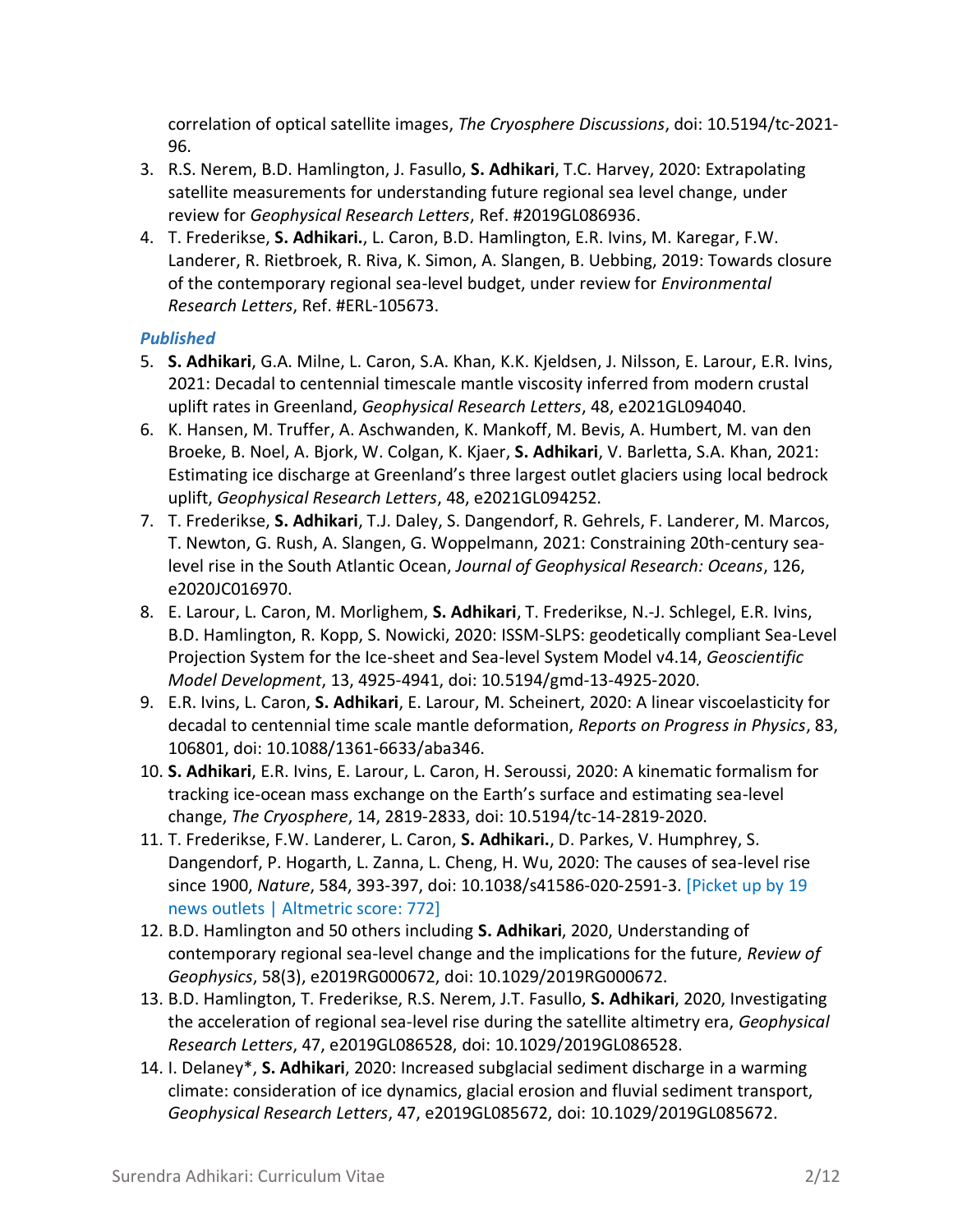- 15. R.R. Wijngaard, J.F. Steiner, P.D.A. Kraaijenbrink, C. Klug, **S. Adhikari**, A. Banerjee, F. Pellicciotti, L.P.H. van Beek, M.F.P. Bierkens, A.F. Lutz, W.W. Immerzeel, 2019: Modelling the response of the Langtang Glacier and the Hintereisferner to a changing climate since the Little Ice Age, *Frontiers in Earth Science*, 7, 143, doi: 10.3389/feart.2019.00143.
- 16. **S. Adhikari**, E.R. Ivins, T. Frederikse, F.W. Landerer, L. Caron, 2019: Sea-level fingerprints emergent from GRACE mission data, *Earth System Science Data*, 11, 629-646, doi: 10.5194/essd-11-629-2019.
- 17. E. Larour, H. Seroussi, **S. Adhikari**, E.R. Ivins, L. Caron, M. Morlighem, N. Schlegel, 2019: Slowdown in Antarctic mass loss from solid-Earth and sea-level feedbacks, *Science*, 364, eaav7908, doi: 10.1126/science.aav7908. [6 news outlets | Altmetric score: 214]
- 18. **S. Adhikari**, L. Caron, B. Steinberger, J.T. Reager, K.K. Kjeldsen, B. Marzeion, E. Larour, E.R. Ivins, 2018: What drives 20th century polar motion? *Earth and Planetary Science Letters*, 502, 126-132, doi: 10.1016/j.epsl.2018.08.059. [Picked up by 34 news outlets]
- 19. C. Milliner, K. Materna, R. Burgmann, Y. Fu, A.W. Moore, D. Bekaert, **S. Adhikari**, D. Argus, 2018: Tracking the weight of Hurricane Harvey's stormwater using GPS data, *Science Advances*, 4, eaau2477, doi: 10.1126/sciadv.aau2477. [Picked up by 6 news outlets | Altmetric score: 102]
- 20. B.D. Hamlington, A. Burgos, P.R. Thompson, F.W. Landerer, C.G. Piecuch, **S. Adhikari**, L. Caron, J.T. Reager, E.R. Ivins, 2018: Observation-driven estimation of the spatial variability of 20th century sea level rise, *Journal of Geophysical Research – Oceans*, 123, 2129-2140, doi: [10.1002/2017JC013486.](https://doi.org/10.1002/2017JC013486)
- 21. L. Caron, E.R. Ivins, E. Larour, **S. Adhikari**, J. Nilsson, G. Blewitt, 2018: GIA model statistics for GRACE hydrology, cryosphere and ocean science, *Geophysical Research Letters*, 45, 2203-2212. doi: 10.1002/2017GL076644.
- 22. E. Larour, E.R. Ivins, **S. Adhikari**, 2017: Should coastal planners have concern over where land ice is melting? *Science Advances*, 3, e1700537, doi: 10.1126/sciadv.1700537. [Picked up by 99 news outlets | Altmetric score: 1242]
- 23. **S. Adhikari**, E.R. Ivins, E. Larour, 2017: Mass transport waves amplified by intense Greenland melt and detected in solid Earth deformation, *Geophysical Research Letters*, 44, 4965-4975, doi: 10.1002/2016GL070552. [AGU/EOS journal highlights | Picked up by 40 news outlets | Altmetric score: 387]
- 24. P.R. Thompson, B.D. Hamlington, F.W. Landerer, **S. Adhikari**, 2016: Are long tide gauge records in the wrong place to measure global mean sea level rise? *Geophysical Research Letters*, 43, 10403-10411, doi: 10.1002/2016GL070552. [AGU/EOS research spotlights | Picked up by 25 news outlets | Altmetric score: 318]
- 25. **S. Adhikari**, E.R. Ivins, 2016: Climate-driven polar motion: 2003-2015, *Science Advances*, 2, e1501693, doi: 10.1126/sciadv.1501693. [Feature story by AAAS | Featured in NASA's Earth Observer & CORE report | Picked up by 89 news outlets | Altmetric score: 1033]
- 26. **S. Adhikari**, E.R. Ivins, E. Larour, 2016: ISSM-SESAW v1.0: Mesh-based computation of gravitationally consistent sea level and geodetic signatures caused by cryosphere and climate driven mass change, *Geoscientific Model Development*, 9, 1087-1109, doi: 10.5194/gmd-9-1087-2016. [Highlighted by the Caltech President to the Caltech Board of Trustee as a modeling breakthrough]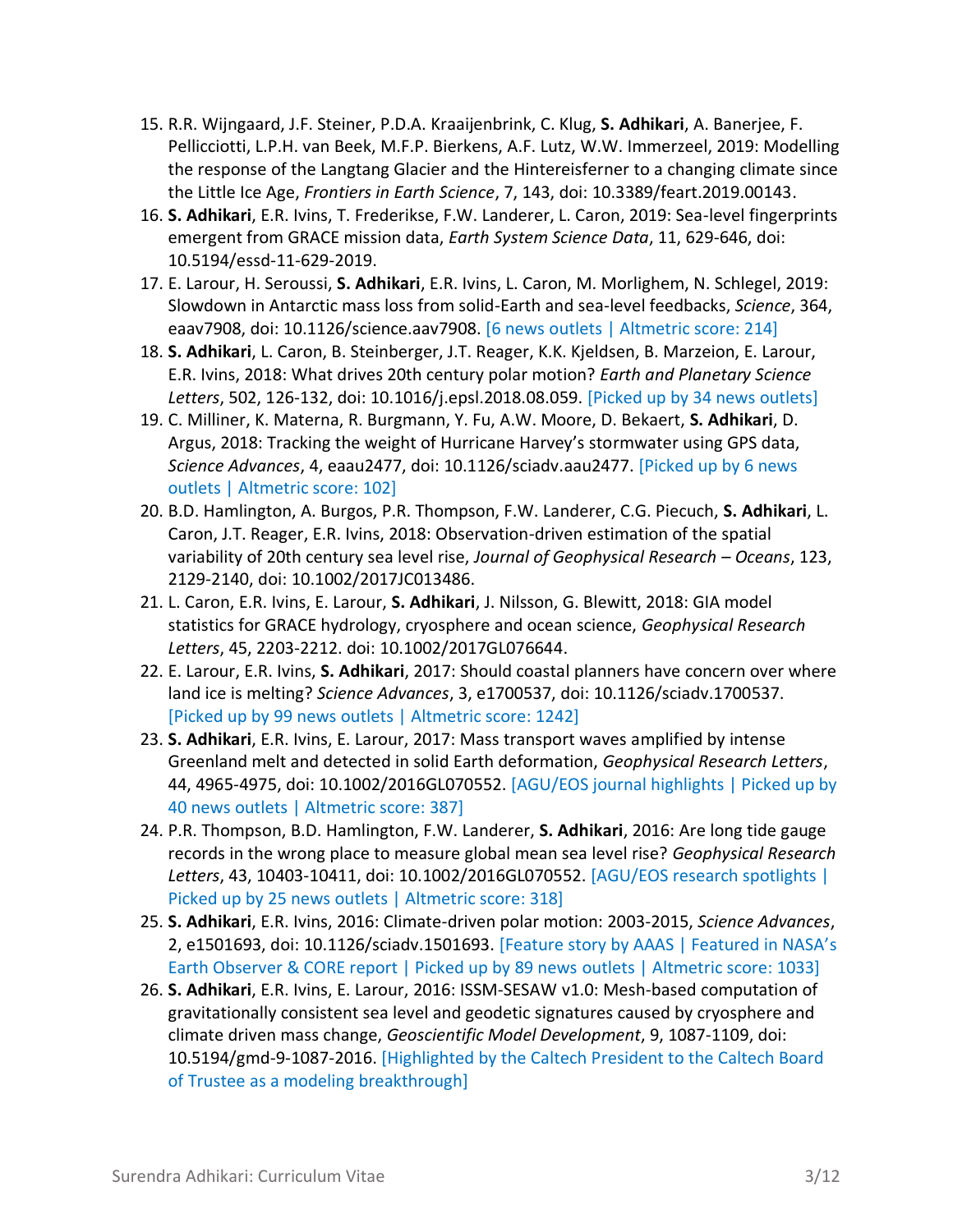- 27. **S. Adhikari**, V.C. Tsai, 2015: A model for subglacial flooding through a preexisting hydrological network during the rapid drainage of supraglacial lakes, *Journal of Geophysical Research*, 120, 580-603, doi: 10.1002/2014JF003339.
- 28. **S. Adhikari**, E.R. Ivins, E. Larour, H. Seroussi, M. Morlighem, S. Nowicki, 2014: Future Antarctic bed topography and its implications for ice sheet dynamics, *Solid Earth*, 5, 569- 584, doi: 10.5194/se-5-569-2014.
- 29. **S. Adhikari**, S.J. Marshall, 2013: Influence of high-order mechanics on simulation of glacier response to climate change: insights from Haig Glacier, Canadian Rocky Mountains, *The Cryosphere*, 7, 1527-1541, doi: 10.5194/tc-7-1527-2013.
- 30. **S. Adhikari**, S.J. Marshall, 2012: Glacier volume-area relation for high-order mechanics and transient glacier states, *Geophysical Research Letters*, 39, L16505, doi:10.1029/ 2012GL052712.
- 31. **S. Adhikari**, S.J. Marshall, 2012: Parameterization of lateral drag in flowline models of glacier dynamics, *Journal of Glaciology*, 58, 1119-1132, doi: 10.3189/2012JoG12J018.
- 32. **S. Adhikari**, S.J. Marshall, 2012: Modeling dynamics of valley glaciers, in *Numerical Modeling* (edited by P. Miidla), InTech Publ., 115-142, ISBN: 978-953-51-0219-9.
- 33. **S. Adhikari**, S.J. Marshall, 2011: Improvements to shear-deformational models of glacier dynamics through a longitudinal stress factor, *Journal of Glaciology*, 57, 1003-1016, doi: 10.3189/002214311798843449.
- 34. **S. Adhikari**, S.J. Marshall, P. Huybrechts, 2011: On Characteristic timescales of Glacier AX010 in the Nepalese Himalayas, *Bulletin of Glaciological Research*, 29, 19-29, doi: 10.5331/bgr.29.19.
- 35. **S. Adhikari**, P. Huybrechts, 2009: Numerical modeling of historical front variations and the 21st century evolution of Glacier AX010, Nepal Himalaya, *Annals of Glaciology*, 50, 27-34, doi: 10.3189/172756409789624346.

## *Major Datasets*

• **S. Adhikari**, E.R. Ivins, T. Frederikse, F.W. Landerer, L. Caron, 2019: Changes in relative sea level, geoid height, and bedrock displacement derived from the Release-06 GRACE Level-2 monthly Stokes coefficients, *Harvard Dataverse*, V2, doi: [10.7910/DVN/8UC8IR.](https://doi.org/10.7910/DVN/8UC8IR)

# **Other Publications**

- B. Hawley and others including **S. Adhikari**, 2017, *GNET 2017 Forward: The Future Shape of a Greenland GNSS Observation Network*, A whitepaper produced by the participants of the NSF-supported GNET workshop, NASA GSFC, 26-27 January 2017.
- C. Boening and 82 others including **S. Adhikari**, 2017, *Refining Global Sea Level Rise Over the Next Century*, A white Paper submitted to NASA's Earth Science Decadal Survey.
- M. Morlighem, H. Serousi, E. Larour, N. Schlegel, C. Borstad, B. de Fleurian, **S. Adhikari**, J. Bondzio, 2016, *Ice Sheet System Model 2016 (4.10): User Guide*, 166 pp, JPL & UCI.
- **S. Adhikari**, 2012, *Advances in Modeling of Valley Glaciers*, PhD Thesis, 228 pp, University of Calgary (supervised by Shawn Marshall).
- **S. Adhikari**, 2007, *Numerical Modeling of Glacier AX010 in the Nepalese Himalaya*, MSc Thesis, 116 pp, Vrije Universiteit Brussel (supervised by Philippe Huybrechts).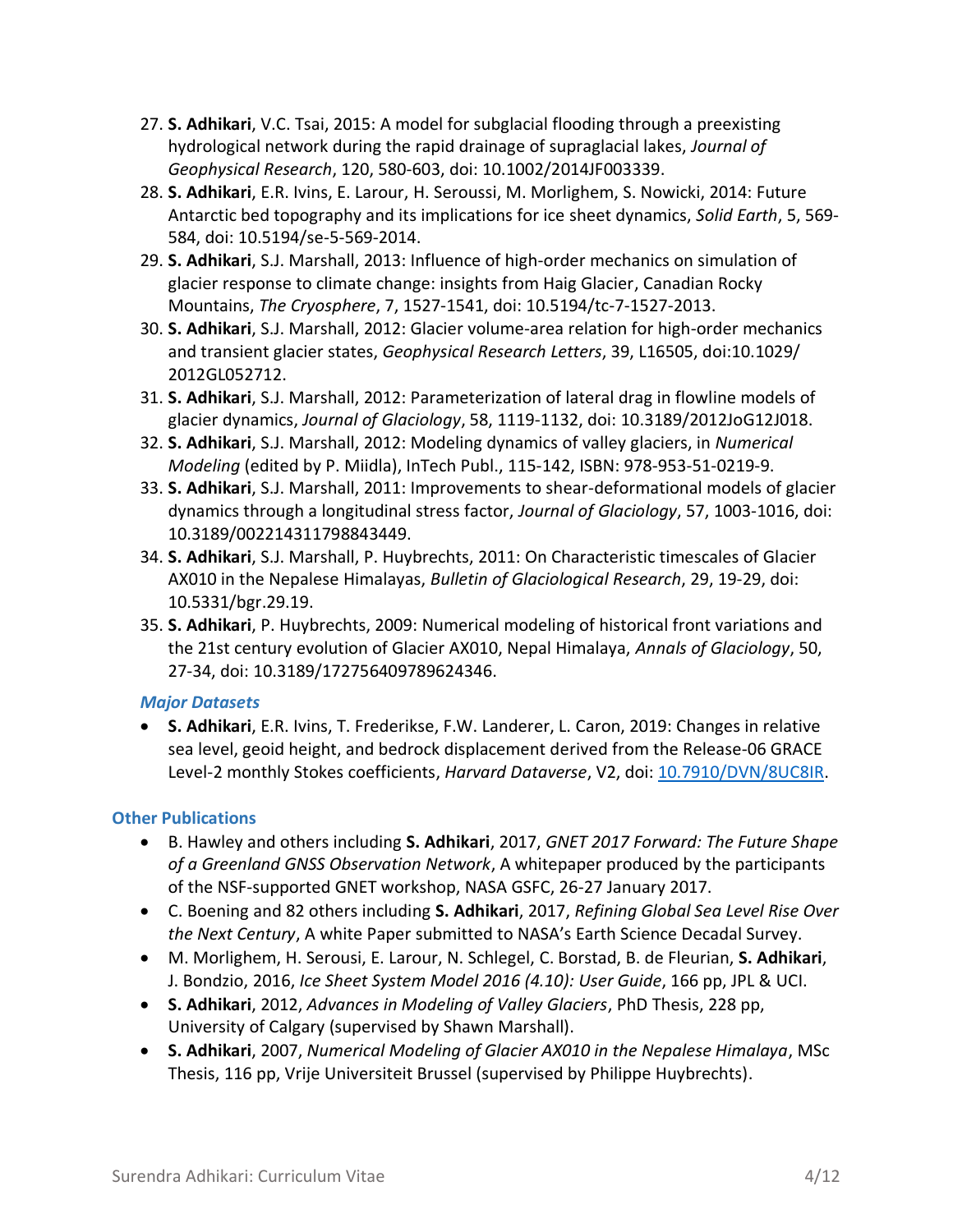#### **Scientific Tools and Software**

- Science PI and co-developer of the [Ice-sheet and Sea-level System Model \(ISSM\)](https://issm.jpl.nasa.gov/)
	- o ISSM is aimed at modeling ice sheets and sea level in a warming world
	- o More than 100 ISSM-enabled articles are published (by dozens of researchers across the globe) in thematic and high-impact journals
- Lead developer of the ISSM [Solid Earth and Sea-level Adjustment Workbench](https://gmd.copernicus.org/articles/9/1087/2016/) (SESAW)
	- $\circ$  SESAW is aimed at modeling high-resolution glacial changes and global-scale geodetic phenomena simultaneously and efficiently
	- o 20+ SESAW-enabled articles are published in thematic and high-impact journals
- Science co-leader of the ISSM [Visual Earth System Laboratory \(VESL\)](https://vesl.jpl.nasa.gov/) o VESL is aimed at disseminating ISSM's products to scientists and educators
- Contributor to the NASA [Sea level change website](https://sealevel.nasa.gov/understanding-sea-level/overview) science contents

## **Major Grants**

## *Principal Investigator (a total of \$1,363,536 over the past 5 years)*

- 2022-2024 (pending): NASA Earth Surface and Interior Program (\$550,432 for 3 years) Title: Bedrock GNSS for constraining glacier discharge and GIA in Greenland Team: **Surendra Adhikari**, Eric Larour, Justin Quinn, Shfaqat Abbas Khan, Erik Ivins
- 2020-2022: NASA Earth Surface and Interior (ESI) Program (\$599,396 for 3 years) Title: Solid earth interactions with a changing Greenland ice sheet Team: **Surendra Adhikari**, Nicole Schlegel, Erik Ivins
- 2019: JPL R&TD Spontaneous Concept (\$32,500 for 4 months) Title: Earth's interior stress field perturbed by the Chandler Wobble Team: **Surendra Adhikari**, Erik Ivins, Richard Gross
- 2018-2019: Caltech/JPL President's and Director's Fund (\$200,000 for 1 year) Title: Climate change, glacier dynamics, and subglacial erosion in High Mountain Asia Team: **Surendra Adhikari**, Jean-Philippe Avouac, Eric Larour
- 2017-2020: JPL R&TD Strategic Initiative Fund (\$384,450 for 3 years) Title: Linking solid Earth and climate Team: **Surendra Adhikari**, Susan Owen, Paul Lundgren
- 2014-2016: NASA Postdoctoral Program Fellowship (\$147,190 for 2 years) Title: Dynamic modeling of the West Antarctic Ice Sheet Team: **Surendra Adhikari**, Erik Ivins (advisor)

## *Co-Investigator*

- 2021-2027 (pending): NASA Earth Venture Mission 3 (roughly \$200,000,000 for 6 years) Title: DeepIce: Probing Antarctica's bed topography and its impact on future sea level Team: Ala Khazendar (PI), Joe MacGregor, Helene Seroussi, Yonggyu Gim, Mark Haynes, Jack Holt, John Paden, Robert Beauchamp, Dustin Schroeder, Bruce Cambell, Duncan Young, Eric Larour, Mathieu Morlighem, **Surendra Adhikari**, Alex Gardner
- 2022-2024 (pending): NASA Earth Surface and Interior Program (\$557,336 for 3 years) Title: Towards an Ice-sheet and Sea-level System Model (ISSM) based computational/modeling infrastructure to help and synergize the solid Earth community Team: Eric Larour (PI), Lambert Caron, Ramon Ramirez-Linan, Justin Quinn, **Surendra Adhikari**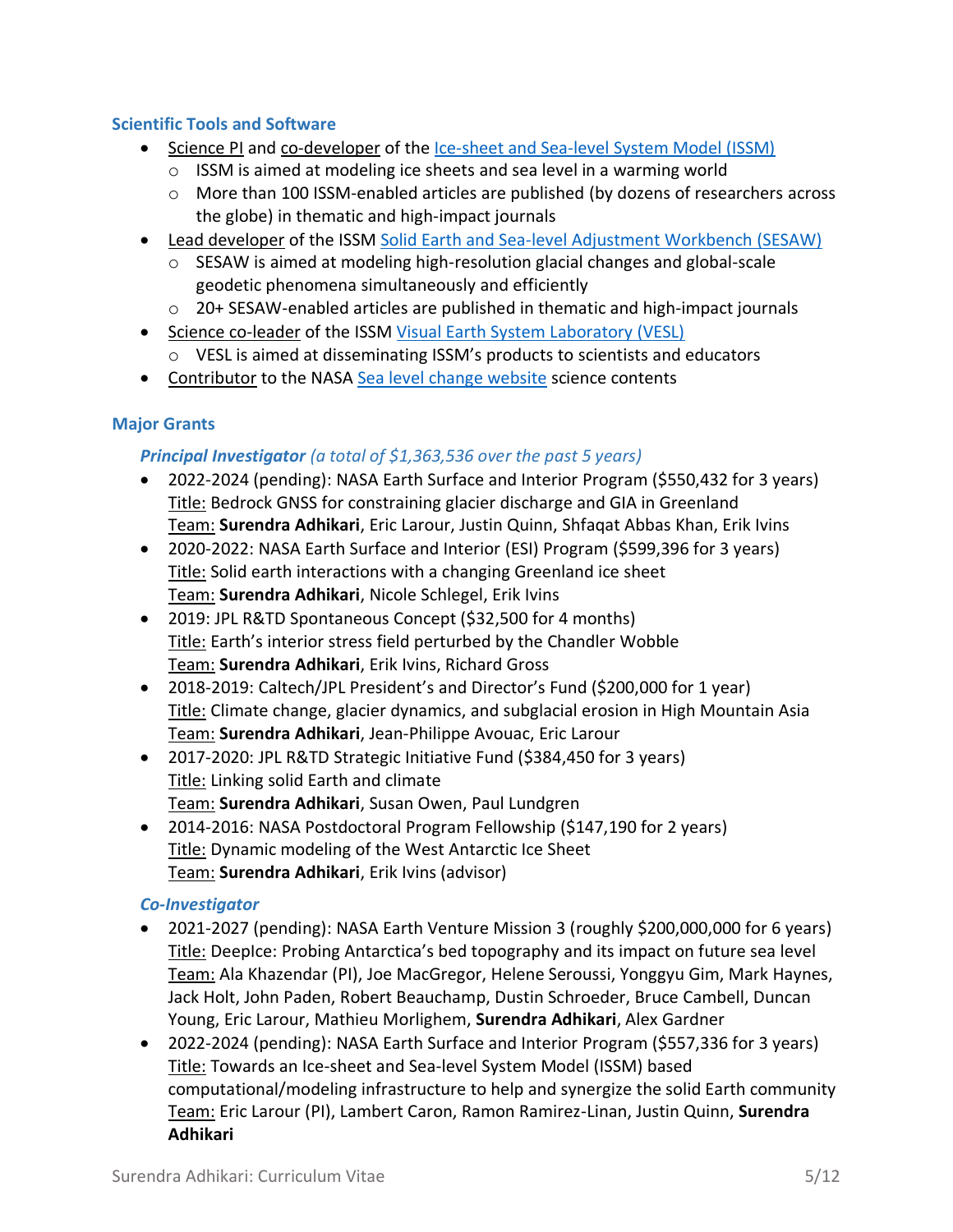- 2020-2024: NASA Sea-Level Change Science Team (\$2,499,906 for 4 years) Title: From grounding lines to coastlines: an integrated approach to sea-level projections Team: Eric Larour (PI), **Surendra Adhikari**, Nicole Schlegel, Justin Quinn, Alex Gardner, Erik Ivins, Lambert Caron, Helene Seroussi, Dimitris Menemenlis, Ian Howat, Chunli Dai
- 2020-2023: NASA GRACE-FO Science Team (\$600,012 for 4 years) Title: Glacial isostasy and space gravimetry Team: Erik Ivins (PI), Eric Larour, **Surendra Adhikari**, Lambert Caron
- 2020-2023: NASA Modeling Analysis Predictions (MAP) Program (\$999,985 for 4 years) Title: Mass transport driven coastal sea level Team: Eric Larour (PI), Alex Gardner, Sophie Nowicki, **Surendra Adhikari**, Lambert Caron, Dimitris Menemenlis
- 2020-2022: NASA Earth Surface and Interior (ESI) Program (\$600,000 for 3 years) Title: Unraveling episodic tremor and slow-slip variability in Cascadia and relationship to large earthquakes Team: Zhen Liu (PI), Yingdi Luo, **Surendra Adhikari**
- 2019-2021: NASA Earth Surface and Interior (ESI) Program (\$524,999 for 3 years) Title: Ice sheet collapse and soft mantle rheological response Team: Eric Larour (PI), Erik Ivins, **Surendra Adhikari**
- 2018-2022: NASA MEASURES (Making Earth System Data Records for Use in Research Environments) Program (\$2,551,631 for 5 years) Title: HOMAGE: Heat and Ocean Mass from Gravity ESDR Team: Felix Landerer (PI), Minkang Cheng, Veronica Nieves, David Wiese, Lambert Caron, Robert Nerem, Erik Ivins, John Ries, Don Chambers, **Surendra Adhikari**
- 2018-2020: JPL R&TD Strategic Initiative Fund (\$1,804,000 for 3 years) Title: Developing a solid-Earth/hydrosphere modeling infrastructure for science and mission formulation

Team: Paul Lundgren (PI), Susan Owen, Zhen Liu, Eric Fielding, **Surendra Adhikari**, Yingdi Luo, David Bekaert, Erik Ivins, Eric Larour, John Worden

• 2017-2020: NASA Sea-Level Change Science Team (\$1,953,380 for 3 years) Title: Global interconnections of the cryosphere and solid Earth, sea-level change and ice-sheet mass balance

Team: Erik Ivins (PI), Eric Larour, Geoffrey Blewitt, **Surendra Adhikari**, Helene Seroussi, Dimitris Menemenlis, Nicole Schlegel, Alex Gardner, William Hammond, David Wiese

• 2016-2019: NASA Earth Surface and Interior (ESI) Program (\$434,930 for 3 years) Title: Geodetic responses to Little Ice Age and Anthropocene Loading of the Mantle Team: Erik Ivins (PI), Alex Gardner, Gregory Lyzenga, **Surendra Adhikari**, David Wiese

# *Collaborator*

- 2017-2020: NASA MAP Program (Eric Larour, PI; \$925,010 for 4 years) Title: Data assimilation of altimetry/gravimetry/InSAR/GPS data towards better reconstructions/projections of the Greenland Ice Sheet evolution
- 2016-2019: NASA GRACE Science Team (Erik Ivins, PI; \$610,610 for 4 years) Title: Glacial isostatic adjustment and ice mass balance
- 2015-2019: NASA Sea Level Rise (Erik Ivins, PI; roughly \$1,389,890 for 4 years) Title: Ice-sheet basal conditions and sea-level rise: Interface with Erath structure & GIA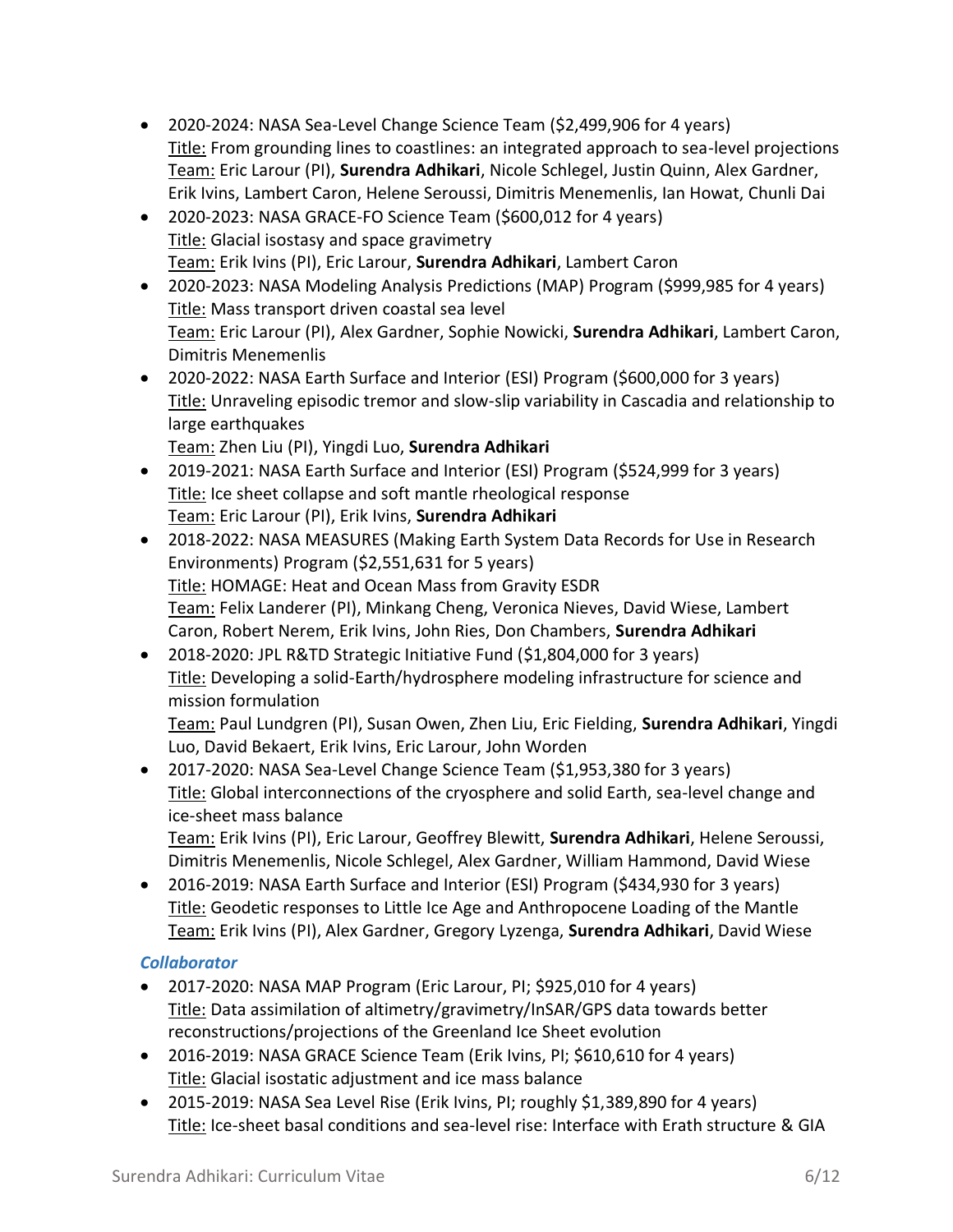## **Teaching Experience** (at the Department of Geography, University of Calgary)

- Geog 503: Climate Change (Shawn Marshall, Instructor), Winter 2012 Roles: Co-Instructor, Grader of exam papers
- Geog 305: Weather and Climate (Shawn Marshall, Instructor), Fall 2009 Roles: Teaching Assistant, Occasional lecturer, Grader of lab reports
- Geog 403: Oceanography and Climate Variability (John Yackel, Instructor), Winter 2009 Roles: Teaching Assistant, Occasional lecturer, Grader of lab reports and exam papers
- Geog 305: Weather and Climate (Shawn Marshall, Instructor), Fall 2008 Roles: Teaching Assistant, Occasional lecturer, Grader of lab reports
- Geog 403: Oceanography and Climate Variability (John Yackel, Instructor), Winter 2008 Roles: Teaching Assistant, Grader of lab reports

## **Students/Postdocs Advised and Mentored** (co-advised students not included)

- Ian Delany, Postdoc (ETH Zurich Geophysics Ph.D.), 2019-2020 Topic: Modeling subglacial erosion processes
- Alex Tarter, Intern (USC Math Ph.D. candidate), 2018-2019 Topic: Ocean tidal forcing and its impact on ice shelf flexure and stability
- Monica Perez, Intern (Cal Poly Pomona undergrad), 2015 Topic: Solid earth deformation due to surface loading
- Emily Schwans, Mentee (Penn State Ph.D. candidate), 2020-present Topic: Diverse, Antarctic ice sheet dynamics
- Azamat Tolipov, Mentee (University of Iceland), 2020-present Topic: Diverse, career development, geophysical methods for glaciological observations
- Tenzing Sherpa, Mentee (Kathmandu University), 2015-2016 Topic: Modeling glacier flow in the Nepal Himalaya

## **PhD Committee**

• Mohammad Afzal Shadab, University of Texas Austin, 2021 onwards Topic: Two-phase percolation in a viscous compacting matrix Committee members: Mark Hesse (research advisor), Clint Dawson, Bjorn Engquist, Ian Hewitt, **Surendra Adhikari**, Cyril Grima

## **Editorial and Review Activity Summary**

- Scientific Editor for international journal *Annals of Glaciology*
	- o 5 articles edited for volume #55 (issue #66)
	- o 5 articles edited for volume #57 (issue #71)
- Review Editor for international journal *Frontiers in Earth Sciences* since 2015
- Review Panel for NASA ESI Earth and Space Science Fellowship, April/May 2018
	- o 3 proposals as a primary reviewer
	- o 7 proposals as a secondary reviewer
- Reviewer for 10+ international journals, NASA, and NSF
	- o 29 articles reviewed for *The Cryosphere* (7), *Journal of Glaciology* (6), *Journal of Geophysical Research* (4), *Earth and Planetary Science Letters* (2), *Environmental*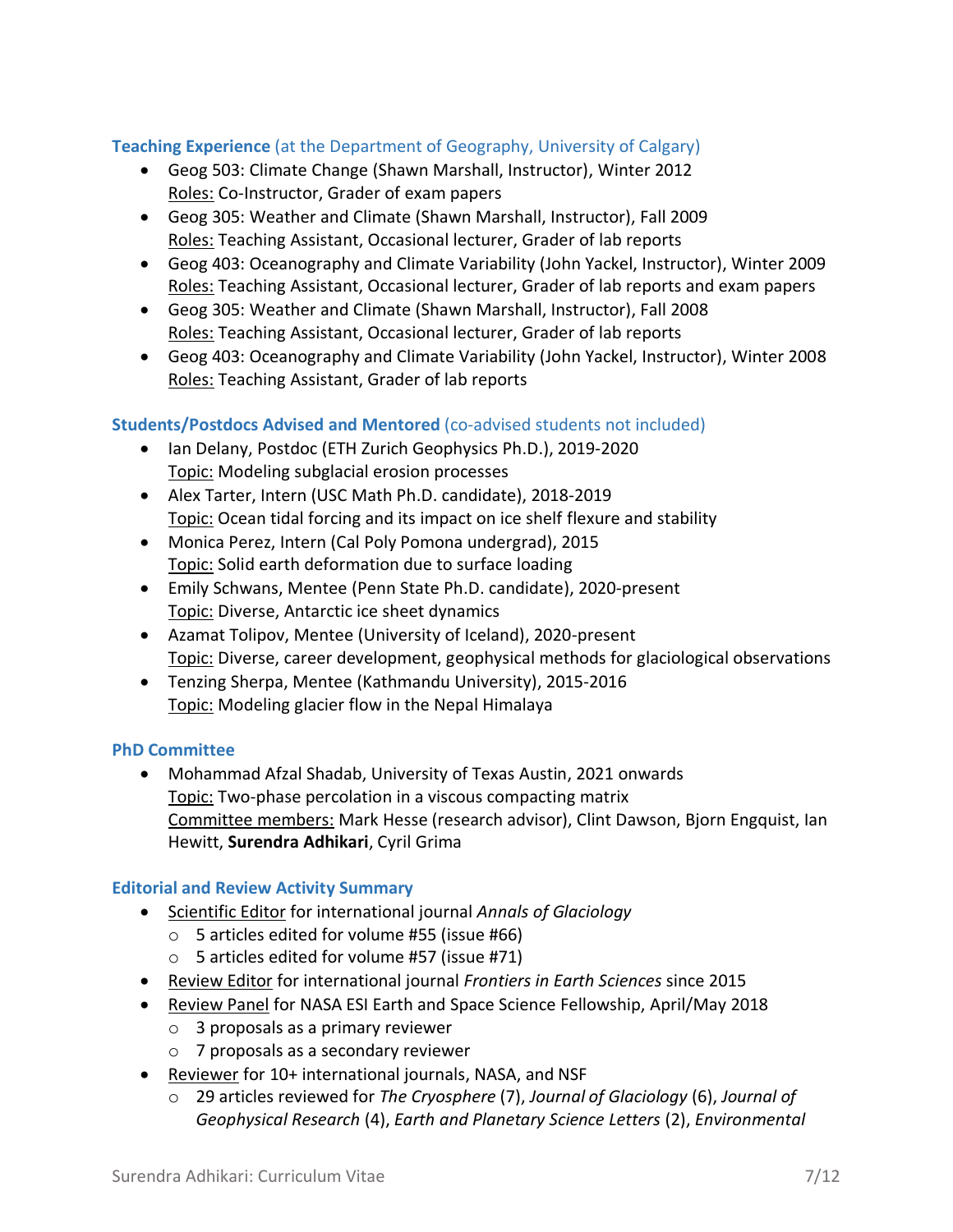*Research Letter* (2), *Geoscientific Model Development* (2), *Geophysical Research Letters* (2), *Remote Sensing* (2), *Science* (1), *Arctic, Antarctic and Alpine Research* (1)

- o 50+ articles and proposals declined to review (due to time constraints)
- o 1 NSF proposal.

#### **Other Community Activities**

- ISSM Town Hall Meeting at the AGU Fall Meeting, December 2018.
- Convener of Ice Sheet Dynamics Workshop, National Institute of Mathematical Sciences (NIMS), Daejeon, South Korea, October 2018
- Convener of ISSM Sea-level Workshop, University of Hawaii, June 2018
- ISSM Town Hall Meeting at AGU Ocean Science Meeting, February 2017.
- ISSM Town Hall Meeting at AGU Fall Meeting, December 2017.
- ISSM Town Hall Meeting at AGU Fall Meeting, December 2015.
- Member of the Science Steering Committee, International Glaciological Society (IGS) Symposium on Glaciology in High Mountain Asia, Kathmandu, March 2015.
- Young Scientist Panel Discussion, IGS Kathmandu Symposium, March 2015.
- Member of the Science Steering Committee, IGS Symposium on Changes in Glaciers and Ice Sheets: observations, modeling and environmental interactions, Beijing, July 2013.

#### **Presentations**

#### *Invited Seminars and Lectures*

- 1. AGU Geodesy Section Inaugural Lecture (Virtual), November 2021. \*\*upcoming\*\* Title: Ice-Earth interactions in Greenland across timescales: Probing mechanics of Earth deformation and glacial mass transport
- 2. Joint PALSEA-SERCE Meeting, Lamont-Doherty Earth Observatory, September 2021. Title: Reconciliation of the paleo sea-level record with modern crustal uplift of Greenland
- 3. INSTAAR Seminar Series, University of Colorado at Boulder. April 2021. Title: Earth's rotation and its climate connection
- 4. MG&G/SGT Seminars at Lamont-Doherty Earth Observatory, February 2021 Title: Solid earth interactions with a changing Greenland ice sheet
- 5. Dix Seismo Lab Seminar, Caltech, January 2021 Title: Modern crustal motion of Greenland: Probing mechanics of solid earth deformation and transport with the ice sheet
- 6. JPL Earth Surface and Interior (ESI) Group Seminar, August 2020 Title: Earth's surface mass transport and the solid Earth response
- 7. American Geophysical Union (AGU) Fall Meeting, Washington DC, December 2018 Title: What drives 20th-century polar motion?
- 8. Korean Polar Research Institute (KOPRI), South Korea, October 2018 Title: How does melting of global cryosphere affect sea-level at the Korean Peninsula?
- 9. Conference on Frontiers in Oceanic, Atmospheric, and Cryospheric Boundary Layers, Kavli Institute of Theoretical Physics, UC Santa Barbara, May 2018 Title: Massive pulse of glacial mass loss from a Greenland glacier
- 10. UNAVCO Science Workshop, Broomfield, Colorado, March 2018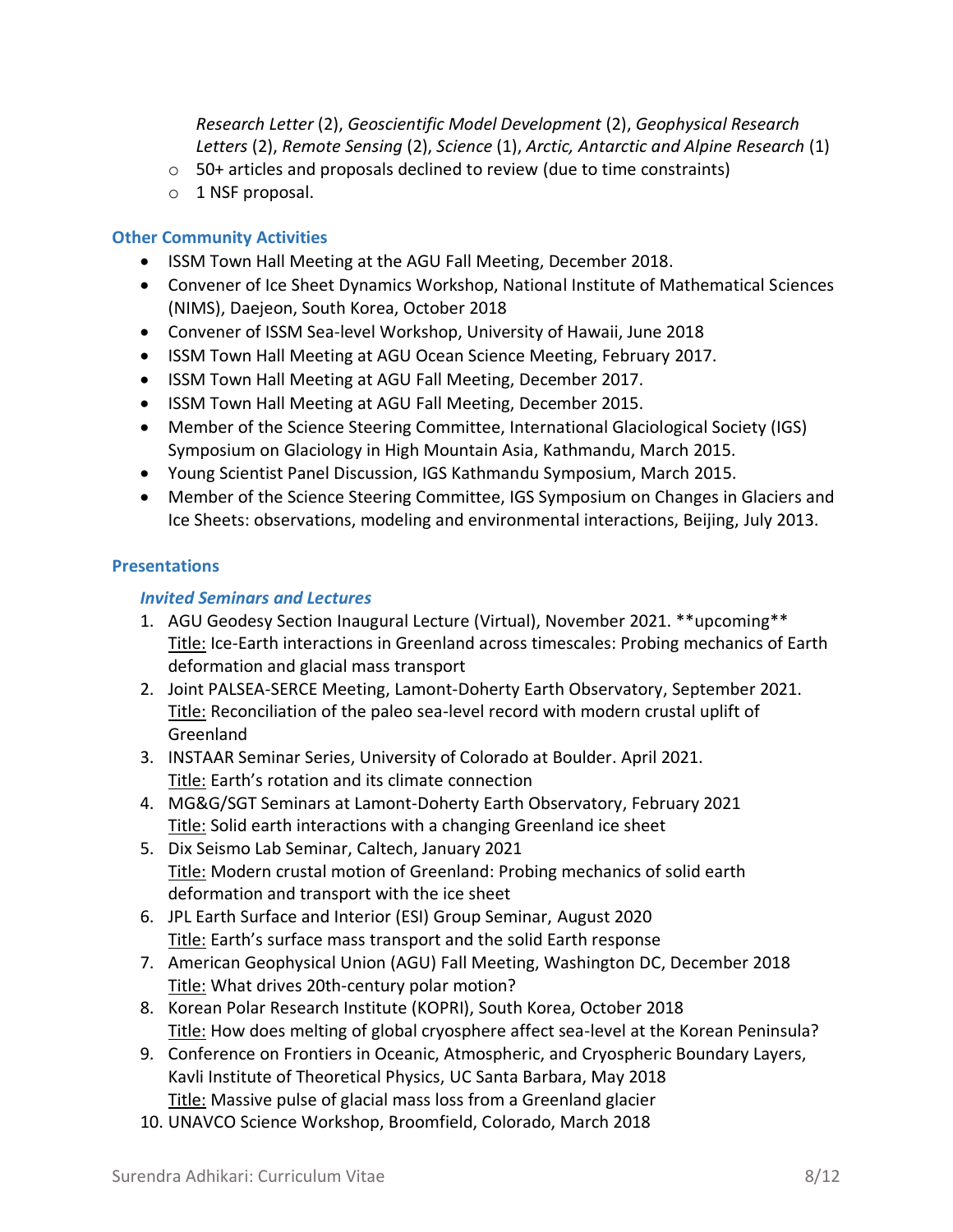Title: Solitary waves of glacial mass transport detected in Greenland crustal motion

- 11. AGU Fall Meeting, New Orleans, December 2017 Title: Solitary waves of ice loss detected in Greenland crustal motion
- 12. Dix Seismo Lab Seminar, Caltech, November 2017 Title: Massive pulse of glacial mass transport detected in Greenland crustal motion
- 13. Institute of Geophysics and Planetary Physics, UC San Diego, October 2017 Title: Massive pulse of glacial mass transport detected in Greenland crustal motion
- 14. Yuk Lunch Seminar, Caltech, October 2016 Title: Can GRACE explain some of the enigmatic features of polar motion?
- 15. JPL Postdoc Award Ceremony, September 2016 Title: Climate and polar motion during the GRACE period
- 16. Seminar for a JPL Scientist–III Geology/Geophysics Job Interview, August 2016 Title: Can GRACE explain some of the enigmatic features of polar motion?
- 17. JPL Ocean & Cryosphere Seminar Series, June 2016 Title: Km-scale cryospheric changes captured in a global model of postglacial sea level
- 18. Geology Department, Cal Poly Pomona, May 2016 Title: Earth's rotation and its climate connection
- 19. Community Earth System Model Group Meeting, Boulder, February 2016 Title: Ice sheet modeling on a global computational framework
- 20. JPL Postdoc Seminar Series, February 2016 Title: Earth's surface mass transport: implications for Earth's rotation
- 21. European Geosciences Union (EGU) Annual Meeting, Vienna, Austria, April 2015 Title: Advances in Antarctic mantle and crustal physics and implications for ice sheet models and isostatic adjustment measurements
- 22. Kathmandu University, Kathmandu, Nepal, March 2015 Title: Some avenues of glaciological research
- 23. National Academy of Science and Technology (NAST), Nepal, March 2015 Title: Ongoing global glacier retreat and its impact on water resources
- 24. JPL Ocean & Cryosphere Seminar Series, August 2014 Title: Subglacial flooding during supraglacial lake drainage
- 25. Caltech Brown Bag Seminar, November 2013 Title: Future evolution of Antarctic ice sheet and isostatic adjustment
- 26. University of Colorado at Boulder, Boulder, August 2013 Title: Subglacial hydrology and ice-sheet dynamics
- 27. JPL Climate Science Seminar, March 2013 Title: Dynamical and statistical modeling of valley glaciers
- 28. University of Calgary Ph.D. Public Talk, Calgary, Canada, August 2012 Title: Advances in modeling of valley glaciers

*Conference Presentations (select first-authored)*

- 28. AGU Fall Meeting, New Orleans, December 2021 \*\*upcoming\*\* Talk title: A proposal for continuous monitoring of glacial discharge from the measurement of Earth-Ice interactions
- 29. AGU Fall Meeting, New Orleans, December 2021 \*\*upcoming\*\* Talk title: Time-varying mantle viscosity as an explanation for the high modern crustal uplift rates in Greenland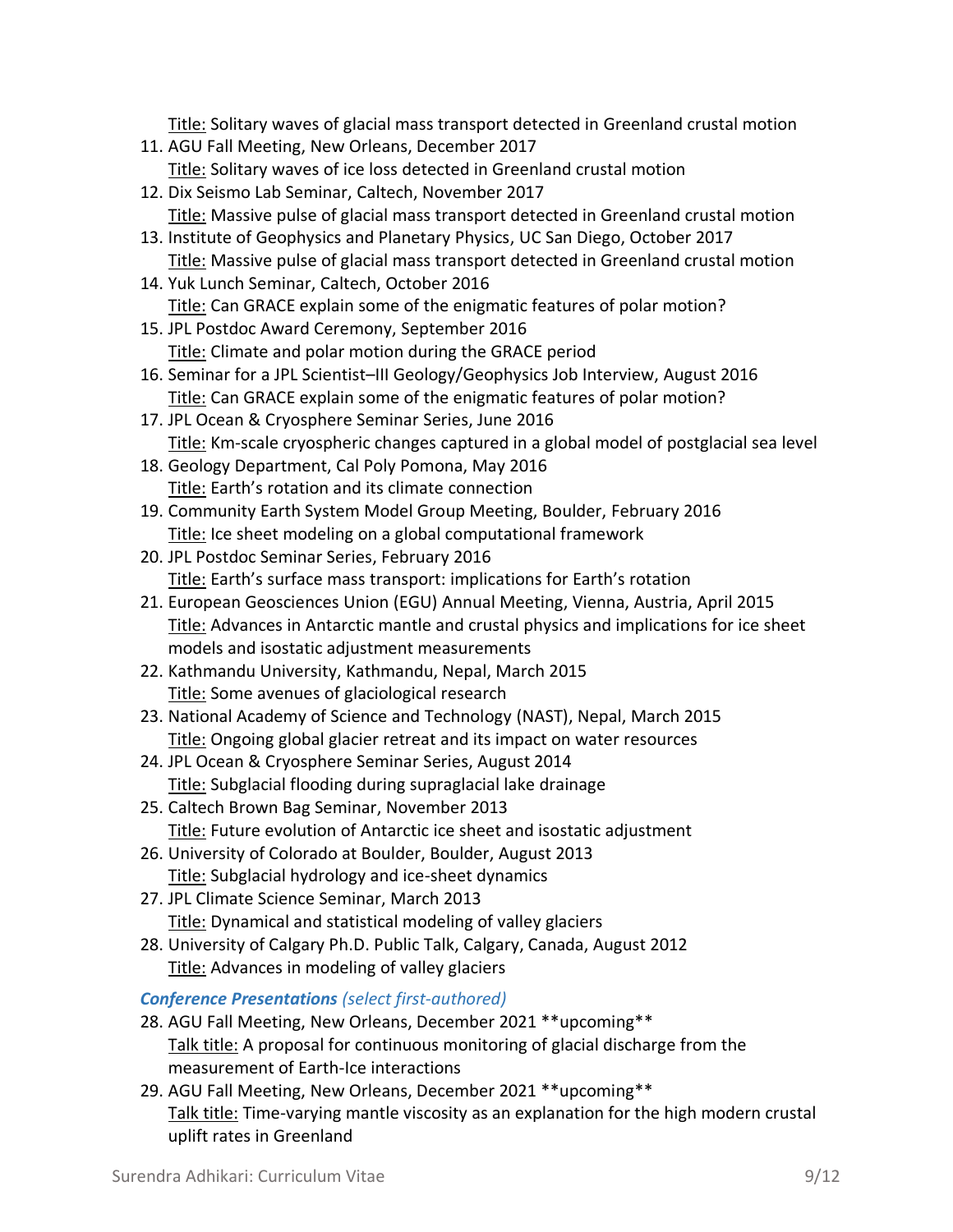- 30. AGU Fall Meeting, San Francisco, December 2019 Talk title: Toward explaining the causes of GPS-derived crustal uplift rates in Greenland
- 31. Glacial Isostatic Adjustment (GIA) workshop, Ottawa, Canada, September 2019 Talk title: Explaining the causes of GPS-derived vertical crustal motion in Greenland
- 32. International Union of Geodesy and Geophysics (IUGG) General Assembly, Montreal, Canada, July 2019
- Talk title: Ongoing solid-earth response to Greenland mass loss since the Little Ice Age 33. AGU Fall Meeting, Washington DC, December 2018
	- Talk title: Climate-driven bedrock displacements in Greenland
- 34. Conference on Regional Sea-level Changes and Coastal Impacts, New York, July 2017 Poster title: Mass transport waves derived from geodetic observation of Greenland crustal deformation during the intense melt years
- 35. AGU Fall Meeting, San Francisco, December 2016 Talk title: Can GRACE explain some of the main interannual polar motion signatures?
- 36. JPL Postdoc Research Day, August 2016 Poster title: Climate and polar motion during the GRACE observing period
- 37. NASA Sea-level Change Team Meeting, Norfolk, September 2016 Talk title: Modes of water transport in Greenland
- 38. EGU Annual Meeting, Vienna, Austria, April 2016 Talk title: Climate and polar motion during the GRACE period: Implications for decadal scale oscillations during the 20<sup>th</sup> century
- 39. AGU Fall Meeting, San Francisco, December 2015 Poster title: Rapid ice-sheet changes and mechanical coupling to solid-earth/sea-level and space geodetic observation
- 40. NASA Sea-level Change Team Meeting, Lake Arrowhead, November 2015 Poster title: Mesh-based computation of relative sea-level for Earth system modeling
- 41. Interdisciplinary Antarctic Earth Science Conference, Loveland, CO, September 2015 Talk title: An efficient computation of relative sea-level for Earth system modeling and space geodesy
- 42. West Antarctic Ice Sheet (WAIS) Annual Meeting, Loveland, CO, September 2015 Poster title: Integrating relative sea level model within the Ice Sheet System Model
- 43. JPL Postdoc Research Day, Pasadena, August 2015 Poster title: Earth system model for ice-sheet/solid-Earth/sea-level coupling
- 44. IGS Symposium on Glaciology in High Mountain Asia, Kathmandu, Nepal, March 2015 Talk title: The sea-level fingerprint of recently calibrated ongoing global glacier retreat
- 45. AGU Fall Meeting, San Francisco, December 2014 Poster title: A model for subglacial flooding through a preexisting hydrological network during the rapid drainage of supraglacial lakes
- 46. WAIS Annual Meeting, Julian, CA, September 2014 Talk title: A model for subglacial flooding during the rapid drainage of supraglacial lakes
- 47. Caltech/JPL Workshop on Ice and Ocean Research, September 2014 Talk title: Subglacial flooding during the rapid drainage of supraglacial lakes
- 48. AGU Fall Meeting, San Francisco, December 2013 Talk title: Future Antarctic bed topography and its implications for ice sheet dynamics
- 49. Antarctic Ice Rises Workshop, Tromso, Norway, August 2013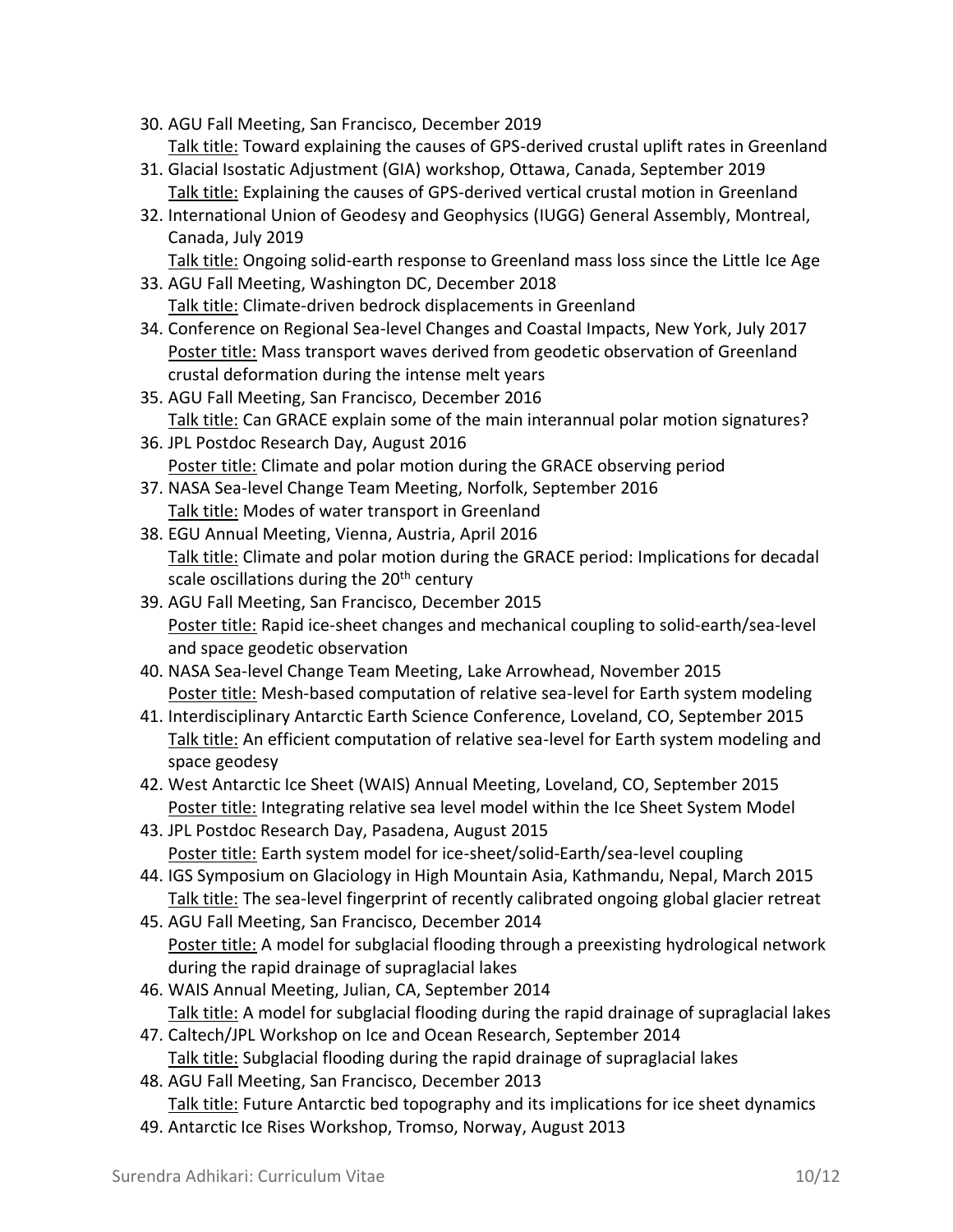Poster title: Future evolution of Antarctic bed topography

- 50. IGS Symposium on Glaciers and Ice Sheets in a Warming Climate, Fairbanks, June 2012 Poster title: Glacier volume-area relation for high-order mechanics
- 51. AGU Fall Meeting, San Francisco, December 2011 Poster title: Dynamics of Haig Glacier: assessment of glacier physics
- 52. AGU Fall Meeting, San Francisco, December 2010 Poster title: Introducing a longitudinal stress factor to improve shear-deformational models of glacier dynamics
- 53. Western Canadian Cryosphere Network (WC2N) Annual Meeting, Prince George, Canada, November 2010 Talk title: A method to improving shear-deformational models of glacier dynamics
- 54. The University of Calgary Graduate Conference, May 2010 Talk title: Role of longitudinal stress gradients on glaciers' response to changing climate
- 55. University of Calgary 47th Geography Department Annual Conference, March 2010 Talk title: Diagnostic simulation of two-dimensional glacier models
- 56. AGU Fall Meeting, San Francisco, December 2009 Poster title: Englacial velocity fields: simulation of a full-Stokes problem with finiteelement approximations
- 57. WC2N Annual Meeting, Lake Louise, Canada, October 2009 Poster title: Summer field investigations at Haig Glacier
- 58. WC2N Annual Meeting, Prince George, Canada, October 2008 Talk title: A three-dimensional numerical ice-flow model applied to alpine icefields and valley glaciers: theory
- 59. WC2N Annual Meeting, Prince George, Canada, October 2008 Talk title: On understanding the response characteristics of a small valley glacier
- 60. IGS Symposium on Dynamics in Glaciology, Limerick, Ireland, August 2008 Talk title: Numerical modeling of past and future evolution of Glacier AX010
- 61. WC2N Annual Meeting, Banff, Canada, September 2007 Talk title: Dynamic response of Glacier AX010 to ongoing climate warming

# **Media Coverage** (of first-authored research only)

# *Highlight*

- Adhikari et al. (2018, *Earth Planet. Sci. Lett.*) got picked up by [34 news outlets.](https://plu.mx/plum/a/?doi=10.1016/j.epsl.2018.08.059&theme=plum-sciencedirect-theme&hideUsage=true)
- Adhikari et al. (2017, *Geophysical Research Letters*) has a[n Altmetric score of 388.](https://wiley.altmetric.com/details/20177539)
- Adhikari & Ivins (2016, *Science Advances*) has an [Altmetric score of 1020.](https://scienceadvances.altmetric.com/details/6563765)
- Interview, more than 20 (inter)national leading newspapers, including *[The Washington](https://www.washingtonpost.com/news/energy-environment/wp/2017/05/25/so-much-water-pulsed-through-a-melting-glacier-that-it-warped-the-earths-crust/)  [Post](https://www.washingtonpost.com/news/energy-environment/wp/2017/05/25/so-much-water-pulsed-through-a-melting-glacier-that-it-warped-the-earths-crust/)*, *[The Huffington Post](https://www.huffpost.com/entry/earth-poles-climate-change_n_5706c52ee4b0537661892db4)*, *[The Guardian](https://www.theguardian.com/environment/2016/apr/09/melting-ice-sheets-changing-the-way-the-earth-wobbles-on-its-axis-says-nasa)*, *Associated Press*, *National Geographic*, *[Climate](https://www.climatecentral.org/news/waves-greenland-ice-melt-21488?utm_content=buffer72d6b&utm_medium=social&utm_source=twitter.com&utm_campaign=buffer)  [Central](https://www.climatecentral.org/news/waves-greenland-ice-melt-21488?utm_content=buffer72d6b&utm_medium=social&utm_source=twitter.com&utm_campaign=buffer)*, *[The Christian Science Monitor](https://www.csmonitor.com/Science/2016/0408/Global-warming-is-changing-our-planet-s-axis-say-scientists)*, *[BBC,](http://www.bbc.com/earth/story/20161205-the-earth-does-not-just-spin-it-also-shakes-and-wobbles) The Himalayan Times, The Hindustan Times*.
- Radio Interview, more than 10 (inter)national radios including *BBC World Service*.
- Television Interview, *Aljazeera UK* and *Nepal Television*.
- Guest appearance in short videos and podcasts, including *Surely, You're [Joking!](https://soundcloud.com/surely-youre-joking/surendra-adhikari)*

## *Press Release*

- JPL (September 19, 2018)[: Scientists ID Three Causes of Earth Spin Axis Drift](https://www.jpl.nasa.gov/news/scientists-id-three-causes-of-earths-spin-axis-drift)
- JPL (May 25, 2017): [NASA Discovers a New Mode of Ice Loss in Greenland](https://www.nasa.gov/feature/jpl/nasa-discovers-a-new-mode-of-ice-loss-in-greenland)